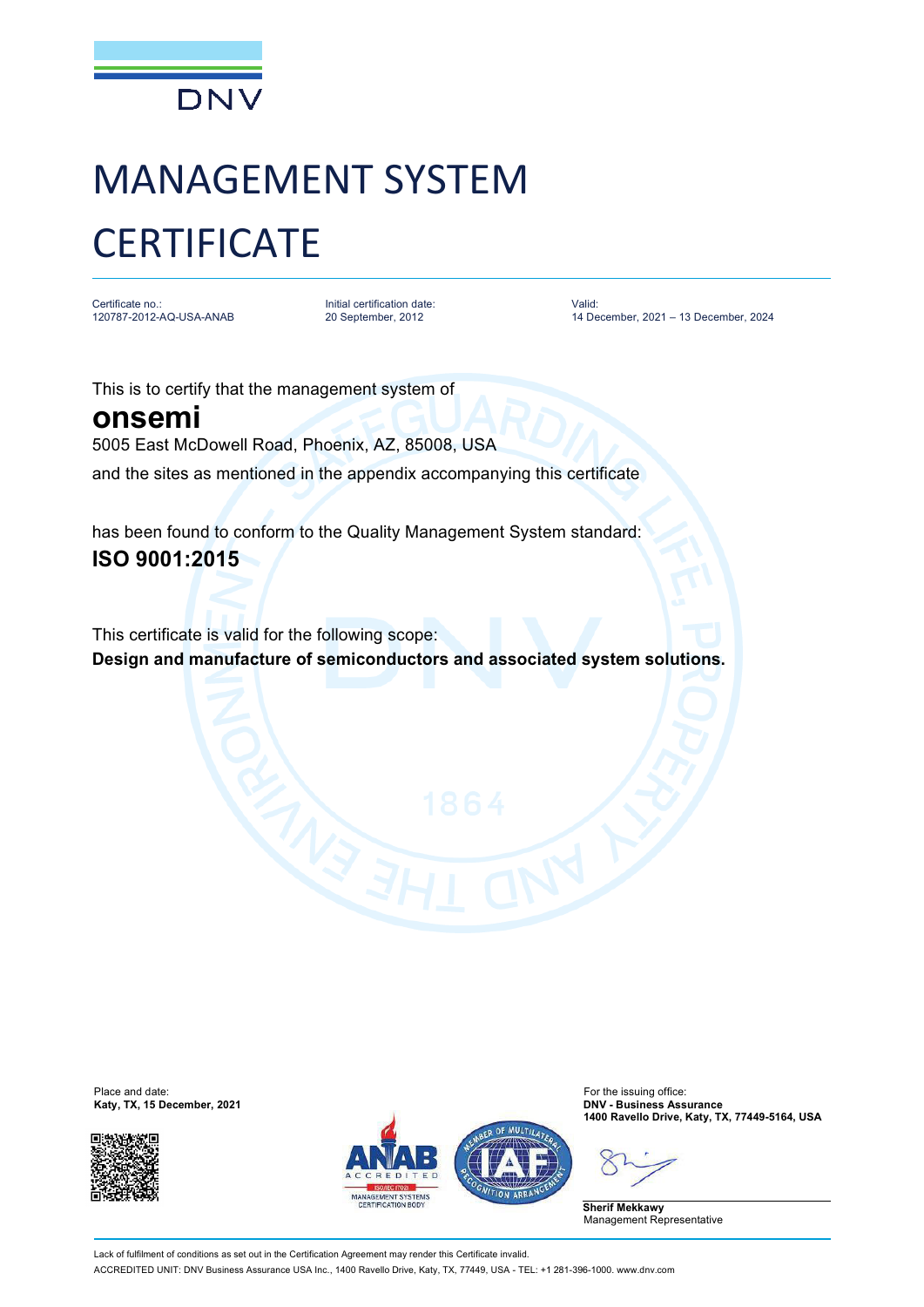

## **Appendix to Certificate**

## **onsemi Corporate Headquarters**

Place and date: Katy, TX, 15 December, 2021

Locations included in the certification are as follows:

| <b>Site Name</b>              | <b>Site Address</b>                                                                                            | <b>Site Scope</b>                                                                                                                                                                                                                     |
|-------------------------------|----------------------------------------------------------------------------------------------------------------|---------------------------------------------------------------------------------------------------------------------------------------------------------------------------------------------------------------------------------------|
| onsemi Corporate Headquarters | 5005 East McDowell Road, Phoenix, AZ,<br>85008, USA                                                            | Contract Review, Quality System Mgmt.,<br>Customer Service, Design, Human<br>Resources, Information Technology,<br>Logistics, Mgmt. Review, Policy Making,<br>Purchasing, Sales, Strategic Planning,<br>Supplier Mgmt., Warranty Mgmt |
| onsemi Aizu                   | 6 Kogyo-danchi Monden-machi,<br>Aizuwakamatsu-shi, Fukushima, 9658506<br>Japan                                 | Manufacturing                                                                                                                                                                                                                         |
| onsemi Bien Hoa               | No. 10, Road 17A, Bien Hoa Industrial<br>Zone II, Bien Hoa City, Dong Nai Province,<br>13000 Vietnam           | Manufacturing                                                                                                                                                                                                                         |
| onsemi Binh Duong             | No. 30 Road # 03, Vietnam-Singapore<br>Industrial Park I, Thuan An Town, Binh<br>Duong, Province 82000 Vietnam | Manufacturing                                                                                                                                                                                                                         |
| onsemi Bucheon                | 55, 850 Beon-gil, Pyeongcheon-ro,<br>Wonmi-gu, Bucheon-si, Gyeonggido,<br>Korea 420-711                        | Manufacturing, Design                                                                                                                                                                                                                 |
| onsemi Burlington             | 970 Fraser Drive, Burlington, Ontario, L7L<br>5P5, Canada                                                      | Manufacturing                                                                                                                                                                                                                         |
| onsemi Carmona                | Golden Mile Business Park - Special<br>Economic Zone, Governor's Drive,<br>Carmona, Cavite 4116 Philippines    | Manufacturing, Design                                                                                                                                                                                                                 |
| onsemi Cebu                   | Mactan Economic Zone 1, Lapu-Lapu City,<br>Cebu, 6015, Philippines                                             | Manufacturing, Design                                                                                                                                                                                                                 |
| onsemi Gresham                | 23400 NE Glisan Street, Gresham, OR,<br>97030-8411, USA                                                        | Manufacturing                                                                                                                                                                                                                         |
| onsemi Leshan                 | 289, West People Road, Leshan, Sichuan,<br>614000 P.R. China                                                   | Manufacturing, Design                                                                                                                                                                                                                 |
| onsemi Mountain Top           | 125 Crestwood Drive, Mountain Top, PA<br>18706-2107, USA                                                       | Manufacturing, Design                                                                                                                                                                                                                 |
| onsemi Nampa                  | 1401 North Kings Road, Nampa, ID<br>83687-3915, USA                                                            | Manufacturing, Design                                                                                                                                                                                                                 |
| onsemi Niigata                | Koh 3000 Chiya, Ojiya-City, Niigata<br>Prefecture, 947-8502 Japan                                              | Manufacturing                                                                                                                                                                                                                         |
| onsemi Oudenaarde             | Westerring 15, 9700 Oudenaarde,<br>Belgium                                                                     | Manufacturing, Design                                                                                                                                                                                                                 |
| onsemi Pocatello              | 2300 Buckskin Road, Pocatello, ID 83201-<br>2734, USA                                                          | Manufacturing, Design                                                                                                                                                                                                                 |
| onsemi Rožnov                 | 1 Maje 2230, 75661, Rožnov pod<br>Radhoštěm, Czech Republic                                                    | Manufacturing                                                                                                                                                                                                                         |
| onsemi Seremban ATO           | Lot 122, Senawang Industrial Estate<br>70450 Seremban, Negeri Sembilan,<br>Malaysia                            | Manufacturing, Design                                                                                                                                                                                                                 |

Lack of fulfilment of conditions as set out in the Certification Agreement may render this Certificate invalid.

ACCREDITED UNIT: DNV Business Assurance USA Inc., 1400 Ravello Drive, Katy, TX, 77449, USA - TEL: +1 281-396-1000. [www.dnv.com](http://www.dnv.com)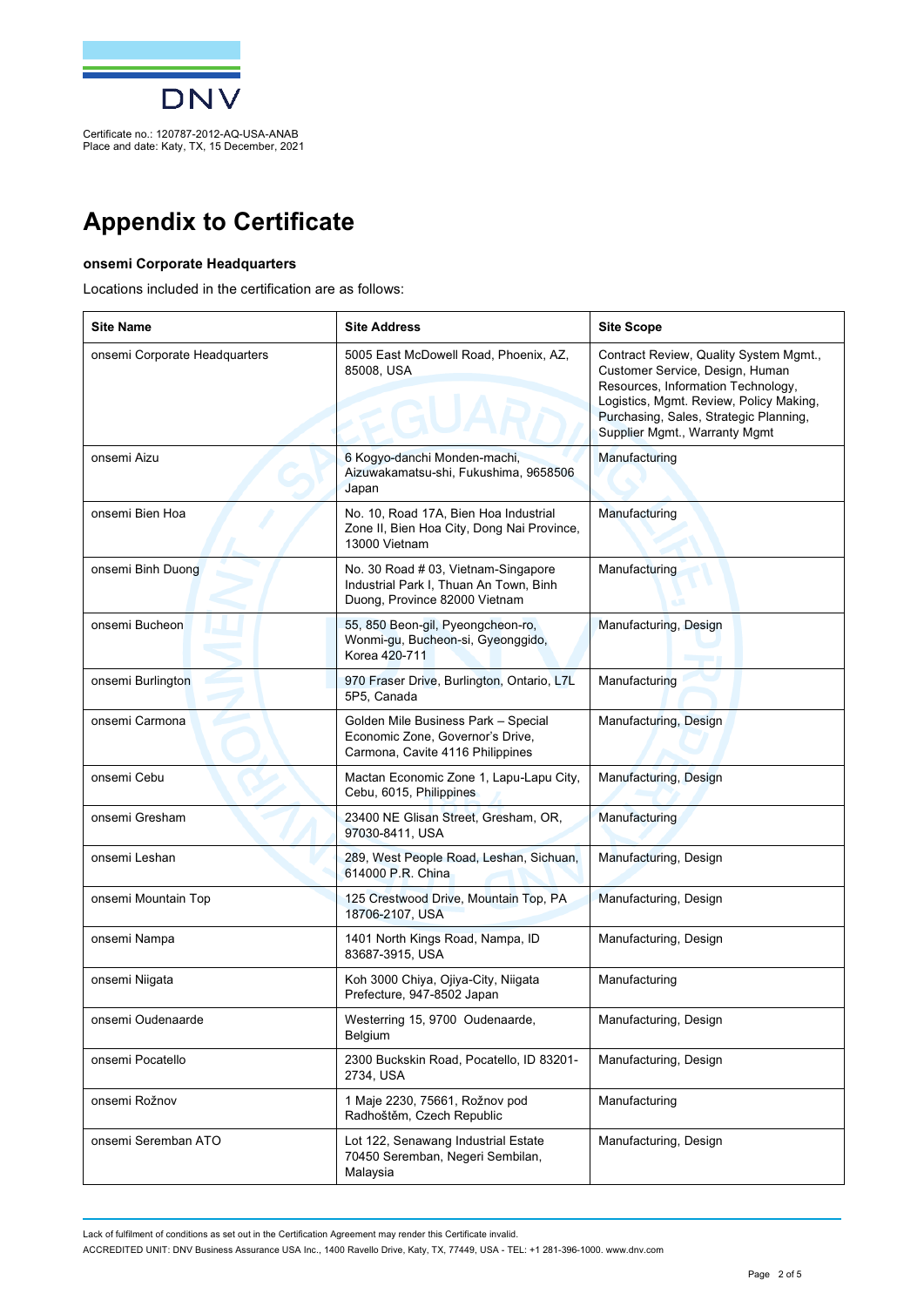

Certificate no.: 120787-2012-AQ-USA-ANAB Place and date: Katy, TX, 15 December, 2021

| <b>Site Name</b>      | <b>Site Address</b>                                                                                                                                           | <b>Site Scope</b>                                 |
|-----------------------|---------------------------------------------------------------------------------------------------------------------------------------------------------------|---------------------------------------------------|
| onsemi Seremban ISMF  | Lot 55, Senawang Industrial Estate 70450<br>Seremban, Negeri Sembilan, Malaysia                                                                               | Manufacturing                                     |
| onsemi Shenzhen       | Blocks A & B, No. 110, Liuxiancun Road<br>Xili Town Nanshan District, Shenzhen,<br>P.R. China 518055                                                          | Manufacturing, Design                             |
| onsemi South Portland | 333 Western Avenue, South Portland, ME,<br>041106-1705 USA                                                                                                    | Manufacturing                                     |
| onsemi Suzhou         | 1 Sutong Road, Suzhou Industrial Park<br>Suzhou City, Jiangsu, 215021 P.R. China                                                                              | Manufacturing, Design                             |
| onsemi Tarlac         | Lot 1 PCS-03006987 Luisita Industrial<br>Park, Special Export Processing Zone,<br>San Miguel, Tarlac City Philippines 2301                                    | Manufacturing                                     |
| onsemi Alabang        | 18th-20th Floors One Griffinstone Bldg,<br>Commerce Avenue Corner Spectrum<br>Midway, Filinvest Corporate City, Alabang,<br>Muntinlupa City, Philippines 1781 | Purchasing, Quality System, Strategic<br>Planning |
| onsemi Ann Arbor      | 640 Avis Drive #300, Ann Arbor, MI 48108-<br>8954 USA                                                                                                         | Laboratory                                        |
| onsemi Austin         | 7500 Rialto Boulevard, Building 2, Suite<br>145, Austin, TX, 78735-0004, USA                                                                                  | Design                                            |
| onsemi Ayutthaya      | Bang Pa-In Industrial Estate (FZ) 605-606<br>Moo 2 T Klongjig, Amphur Bang Pa-In,<br>Ayutthaya, Thailand, 13160                                               | Supplier Management                               |
| onsemi Bedford        | 8 Commerce Drive, Suite 3A, Bedford, NH,<br>03110-6946, USA                                                                                                   | Design                                            |
| onsemi Beijing        | Room 516, 5/F, Block A Innovation Plaza<br>Tsinghua Science Park, Haidan District,<br>Beijing 100084 P.R. China                                               | Design, Sales                                     |
| onsemi Bengaluru      | Prestige Saleh Ahmed 01-06 Floor, #105<br>Infantry Road, Bengaluru, 65001 India                                                                               | Design, Sales                                     |
| onsemi Bracknell      | 2nd & 4th Floor, Greenwood House<br>London Road, Bracknell, Berkshire, RG12<br>2AA, United Kingdom                                                            | Design                                            |
| onsemi Bratislava     | Twin City C, Mlynské nivy 14, 821 09<br>Bratislava, Slovakia                                                                                                  | Design                                            |
| onsemi Brno           | Videnska 125, 619 00, Brno, Czech<br>Republic                                                                                                                 | Design                                            |
| onsemi Bucharest      | 6Q Iuliu Maniu Blvd, 061103, Bucharest,<br>Romania                                                                                                            | Design                                            |
| onsemi Bundang        | 7th & 9th Floors, Hunus Bldg., 93<br>Baekhyeon-ro, Bundang-gu, Seongnam-si,<br>Gyeonggido, Korea 13595                                                        | <b>Customer Service, Sales</b>                    |
| onsemi Cebu - AAI     | AAI Freight Management Center Bo. Ibo,<br>Mactan Lapu-Lapu City, Cebu Philippines<br>6015                                                                     | Warehouse                                         |
| onsemi Cork           | Suite 2, Building 6800 Avenue 6000, Cork<br>Airport Business Park Cork T12 CDF7 IE                                                                            | Design                                            |
| onsemi Corvallis      | 4238 SW Research Way, Suite 101,<br>Corvallis, OR, 97333-1068, USA                                                                                            | Design                                            |
| onsemi Dübendorf      | Oskar Bider-Strasse, 1, 8600 Dübendorf,<br>Switzerland                                                                                                        | Design                                            |

Lack of fulfilment of conditions as set out in the Certification Agreement may render this Certificate invalid.

ACCREDITED UNIT: DNV Business Assurance USA Inc., 1400 Ravello Drive, Katy, TX, 77449, USA - TEL: +1 281-396-1000. [www.dnv.com](http://www.dnv.com)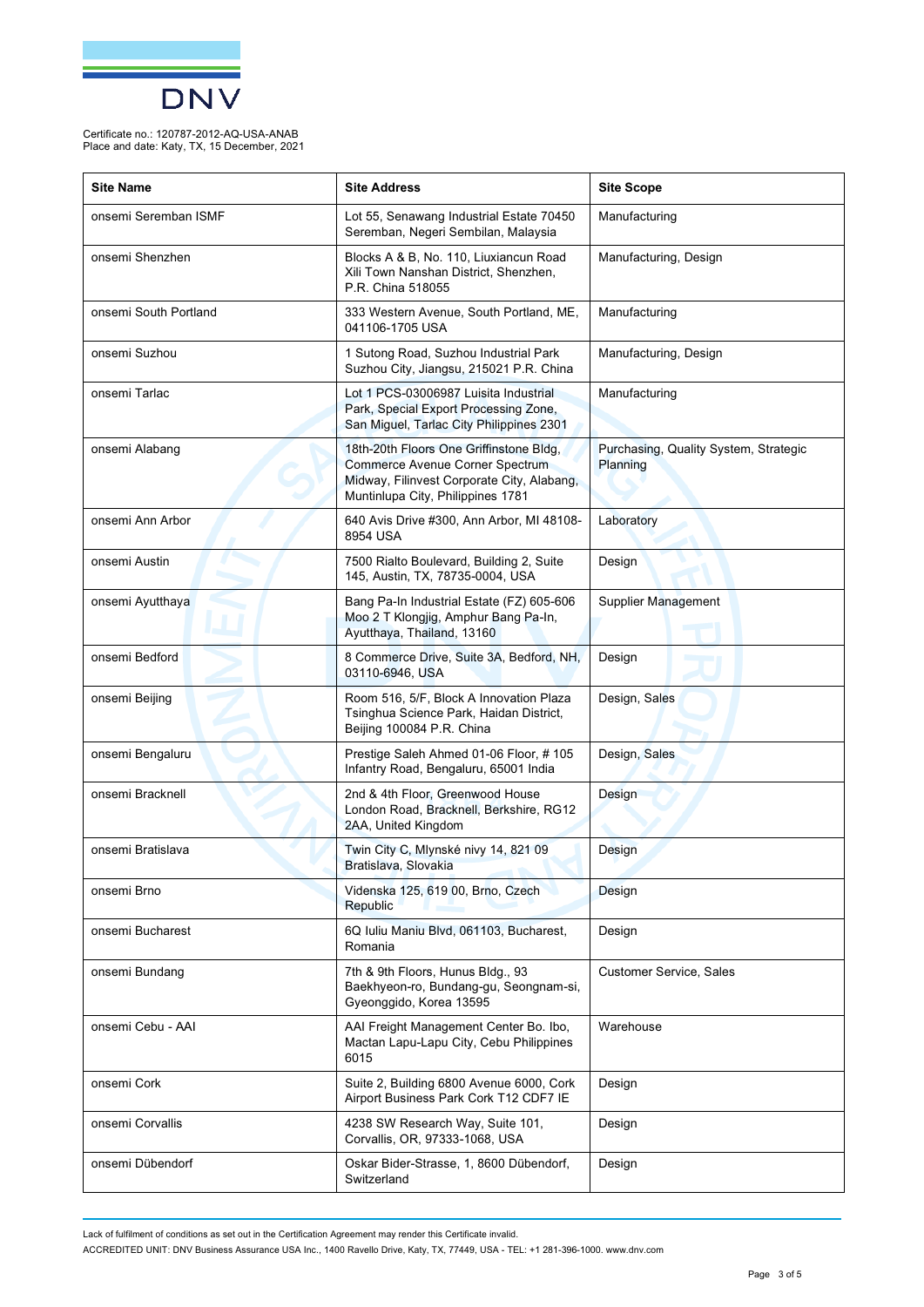

Certificate no.: 120787-2012-AQ-USA-ANAB Place and date: Katy, TX, 15 December, 2021

| <b>Site Name</b>             | <b>Site Address</b>                                                                                                                                      | <b>Site Scope</b>              |
|------------------------------|----------------------------------------------------------------------------------------------------------------------------------------------------------|--------------------------------|
| onsemi East Greenwich        | 1900 South County Trail, East Greenwich,<br>RI 02818-1631 USA                                                                                            | Design                         |
| onsemi Gifu                  | 6th Floor, Gfront II, 5-24 Koganemachi,<br>Gifu City, Gifu Prefecture, 500-8842 Japan                                                                    | Design                         |
| onsemi Gunma                 | 1-1-1 Sakata, Oizumi-machi, Ora-gun,<br>Gunma, 370-0596 Japan                                                                                            | Design                         |
| onsemi Hong Kong             | 2/F, No.1 Science Park East Avenue Hong<br>Kong Science Park, Shatin, NT, Hong<br>Kong                                                                   | Sales                          |
| onsemi Kuala Lumpur          | Lot 1.02, Level One, KPMG Tower No.#8,<br>First Avenue, Bandar Utama, Petaling<br>Jaya, Kuala Lumpur, 47800 Malaysia                                     | IT, Supplier Management        |
| onsemi Limerick              | Loughmore Avenue, Raheen Business<br>Park, Limerick, Ireland, 85008                                                                                      | Design                         |
| onsemi Lindon                | 588 W. 400 S., Suite 150, Lindon, UT,<br>84042-1934, USA                                                                                                 | Design                         |
| onsemi Livonia               | 19500 Victor Parkway, Suite 375, Livonia,<br>MI, 48152-7012, USA                                                                                         | <b>Sales</b>                   |
| onsemi Ljubljana             | Letališka 33d, SI-1000, Ljubljana, Slovenia                                                                                                              | Design                         |
| onsemi Lower Gwynedd         | 768 North Bethlehem Pike, Suite 301,<br>Lower Gwynedd, PA, 19002-2659, USA                                                                               | ٦<br>Design<br>w               |
| onsemi Marin                 | Champs-Montants 12a 2074, Marin,<br>Switzerland                                                                                                          | Design                         |
| onsemi Mechelen              | Schaliënhoevedreef 20B, B-2800<br>Mechelen, Belgium                                                                                                      | Design                         |
| onsemi Meridian              | 3405 E. Overland Rd, Suite 120, Meridian,<br>ID 83642-5112 USA                                                                                           | Design, Supplier Management    |
| onsemi Munich                | Einsteinring 28, 85609 Aschheim<br>München, Germany                                                                                                      | <b>Customer Service, Sales</b> |
| onsemi Nagoya                | 8F Nagoya daiichi Bldg, 1-19-24 Nishiki,<br>Naka-ku, Nagoya City, Aichi, 460-0003<br>Japan                                                               | Sales                          |
| onsemi Osaka                 | 5F Dojima Avanza, 1 Chrome-6-20<br>Dojima, Kita-ku, Osaka 530-0003 Japan                                                                                 | <b>Sales</b>                   |
| onsemi Piestany              | Vrbovska cesta 2617/102 Piestany,<br>Slovakia 921 01                                                                                                     | Customer Service, IT           |
| onsemi Richardson            | 2400 Lakeside Blvd, Suite 700,<br>Richardson, TX 75082-4346 USA                                                                                          | Design                         |
| onsemi Roznov - Design       | 1. máje 2594, 75661 Rožnov pod<br>Radhoštěm, Czech Republic                                                                                              | Design, IT                     |
| onsemi San Jose              | 1704 Automation Parkway, San Jose, CA,<br>95131, USA                                                                                                     | Design                         |
| onsemi Santa Clara           | 2975-3001 Stender Way, Santa Clara, CA,<br>95054-3214, USA                                                                                               | Customer Service, Design       |
| onsemi Shanghai - Bi Bo Road | Unit 201-202, Building 8, Micro-Electronics<br>Port, 690 Bi Bo Road, Zhangjiang Hi-Tech<br>Park, Pudong New District, Shanghai City<br>201203 P.R. China | Sales                          |

Lack of fulfilment of conditions as set out in the Certification Agreement may render this Certificate invalid.

ACCREDITED UNIT: DNV Business Assurance USA Inc., 1400 Ravello Drive, Katy, TX, 77449, USA - TEL: +1 281-396-1000. [www.dnv.com](http://www.dnv.com)